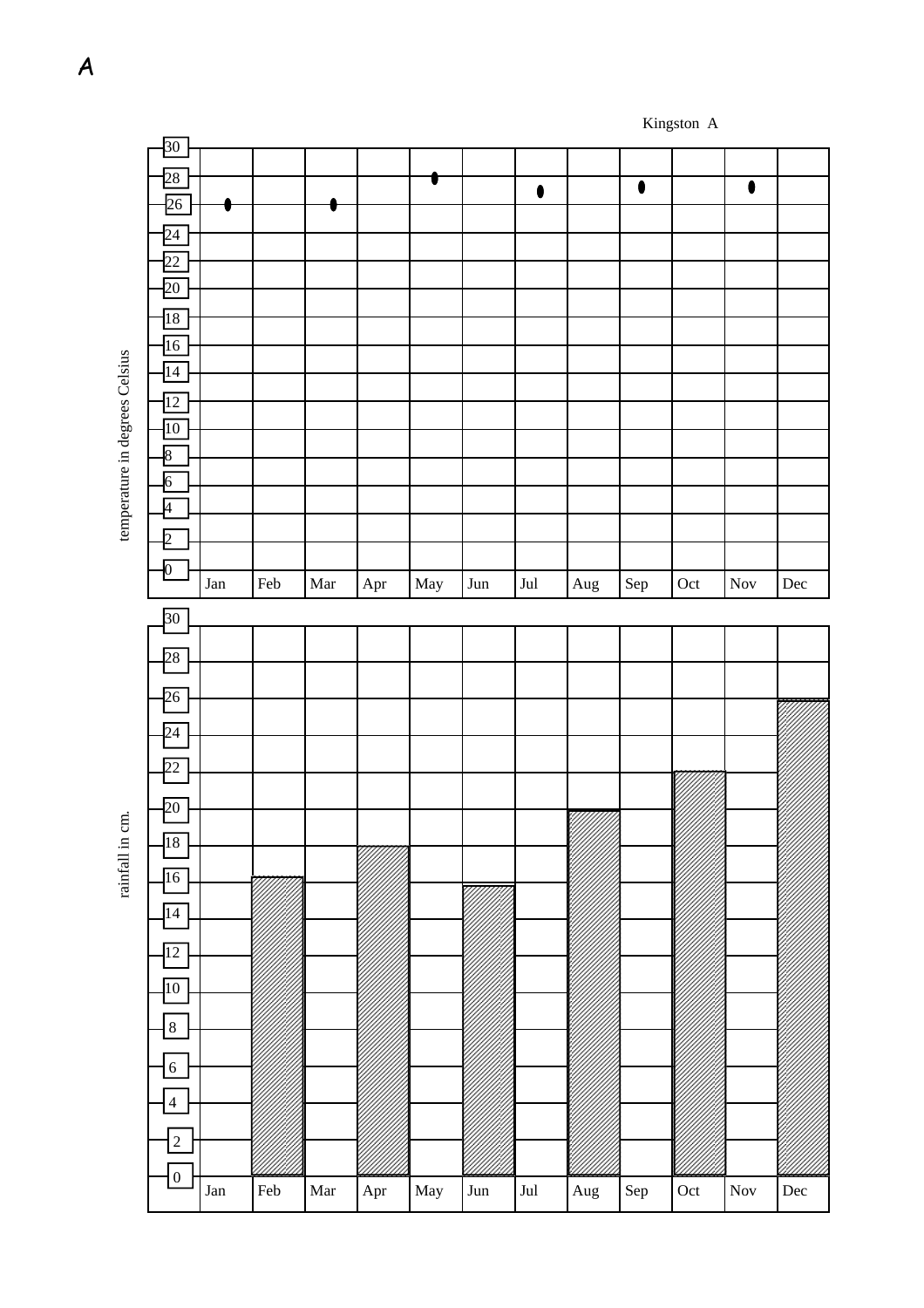

B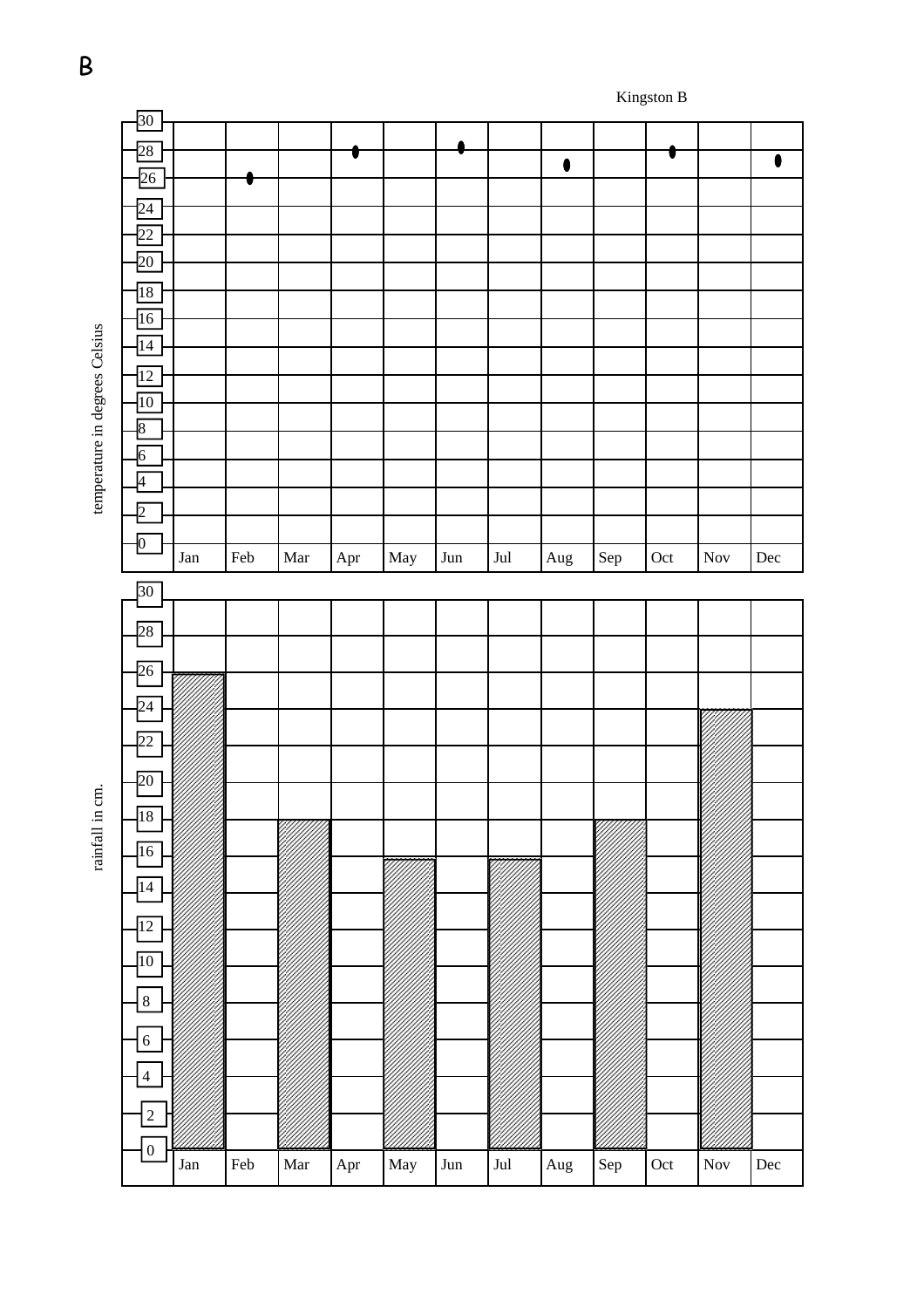|                                | $30\,$           |             |             |                      |     |                      |     |                |            |     |                             |                      |           |
|--------------------------------|------------------|-------------|-------------|----------------------|-----|----------------------|-----|----------------|------------|-----|-----------------------------|----------------------|-----------|
|                                |                  |             |             |                      |     |                      |     |                |            |     |                             |                      |           |
|                                | 28               |             |             |                      |     |                      |     |                |            |     |                             |                      |           |
|                                | $\frac{26}{5}$   |             |             |                      |     |                      |     |                |            |     |                             |                      |           |
|                                |                  |             |             |                      |     |                      |     |                |            |     |                             |                      |           |
|                                | 24               |             |             |                      |     |                      |     |                |            |     |                             |                      |           |
|                                | 22               |             |             |                      |     |                      |     |                |            |     |                             |                      |           |
|                                | $\overline{20}$  |             |             |                      |     |                      |     |                |            |     |                             |                      |           |
|                                |                  |             |             |                      |     |                      |     |                |            |     |                             |                      |           |
|                                | $\overline{18}$  |             |             |                      |     |                      |     |                |            |     |                             |                      |           |
|                                | $\overline{16}$  |             |             |                      |     |                      |     |                |            |     |                             |                      |           |
|                                |                  |             |             |                      |     |                      |     |                |            |     |                             |                      |           |
|                                | $\overline{14}$  |             |             |                      |     |                      |     |                |            |     |                             |                      |           |
|                                | 12               |             |             |                      |     | $\bullet$            |     |                |            |     |                             |                      |           |
|                                | $\overline{10}$  |             |             |                      |     |                      |     |                |            |     |                             |                      |           |
|                                |                  |             |             |                      |     |                      |     |                |            |     |                             |                      |           |
|                                | $\overline{8}$   |             |             |                      |     |                      |     |                |            |     |                             |                      |           |
|                                | $\overline{6}$   |             |             |                      |     |                      |     |                |            |     |                             |                      |           |
|                                | Ā                |             |             | $\bullet$            |     |                      |     |                |            |     |                             | $\bullet$            |           |
| temperature in degrees Celsius |                  | $\bullet$   |             |                      |     |                      |     |                |            |     |                             |                      |           |
|                                | $\overline{2}$   |             |             |                      |     |                      |     |                |            |     |                             |                      |           |
|                                | $\vert 0 \vert$  |             |             |                      |     |                      |     |                |            |     |                             |                      |           |
|                                |                  | ${\rm Jan}$ | Feb         | $\operatorname{Mar}$ | Apr | May                  | Jun | $\mathrm{Jul}$ | $\rm{Aug}$ | Sep | Oct                         | $\operatorname{Nov}$ | $\rm Dec$ |
|                                |                  |             |             |                      |     |                      |     |                |            |     |                             |                      |           |
|                                | 30               |             |             |                      |     |                      |     |                |            |     |                             |                      |           |
|                                |                  |             |             |                      |     |                      |     |                |            |     |                             |                      |           |
|                                | 28               |             |             |                      |     |                      |     |                |            |     |                             |                      |           |
|                                |                  |             |             |                      |     |                      |     |                |            |     |                             |                      |           |
|                                | $\overline{26}$  |             |             |                      |     |                      |     |                |            |     |                             |                      |           |
|                                |                  |             |             |                      |     |                      |     |                |            |     |                             |                      |           |
|                                | $\overline{24}$  |             |             |                      |     |                      |     |                |            |     |                             |                      |           |
|                                | $\overline{22}$  |             |             |                      |     |                      |     |                |            |     |                             |                      |           |
|                                |                  |             |             |                      |     |                      |     |                |            |     |                             |                      |           |
|                                | 20               |             |             |                      |     |                      |     |                |            |     |                             |                      |           |
| cm.                            |                  |             |             |                      |     |                      |     |                |            |     |                             |                      |           |
|                                | $\sqrt{18}$      |             |             |                      |     |                      |     |                |            |     |                             |                      |           |
| rainfall in                    |                  |             |             |                      |     |                      |     |                |            |     |                             |                      |           |
|                                | $\overline{16}$  |             |             |                      |     |                      |     |                |            |     |                             |                      |           |
|                                |                  |             |             |                      |     |                      |     |                |            |     |                             |                      |           |
|                                | $\overline{14}$  |             |             |                      |     |                      |     |                |            |     |                             |                      |           |
|                                |                  |             |             |                      |     |                      |     |                |            |     |                             |                      |           |
|                                | $\overline{12}$  |             |             |                      |     |                      |     |                |            |     |                             |                      |           |
|                                | $\overline{10}$  |             |             |                      |     |                      |     |                |            |     |                             |                      |           |
|                                |                  |             |             |                      |     |                      |     |                |            |     |                             |                      |           |
|                                | $8\,$            |             |             |                      |     |                      |     |                |            |     |                             |                      |           |
|                                |                  |             |             |                      |     |                      |     |                |            |     |                             |                      |           |
|                                | $\boldsymbol{6}$ |             |             |                      |     |                      |     |                |            |     |                             |                      |           |
|                                |                  |             |             |                      |     |                      |     |                |            |     |                             |                      |           |
|                                | $\overline{4}$   |             |             |                      |     |                      |     |                |            |     |                             |                      |           |
|                                |                  |             |             |                      |     |                      |     |                |            |     |                             |                      |           |
|                                | $\overline{c}$   |             |             |                      |     |                      |     |                |            |     |                             |                      |           |
|                                | $\boldsymbol{0}$ |             |             |                      |     |                      |     |                |            |     |                             |                      |           |
|                                |                  | ${\rm Jan}$ | ${\rm Feb}$ | $\operatorname{Mar}$ | Apr | $\operatorname{May}$ | Jun | $\mathrm{Jul}$ | $\rm{Aug}$ | Sep | $\mathop{\rm Oct}\nolimits$ | $\operatorname{Nov}$ | $\rm Dec$ |
|                                |                  |             |             |                      |     |                      |     |                |            |     |                             |                      |           |

 $\mathcal{C}$ 

tennerature in degrees Celsius

rainfall in cm.